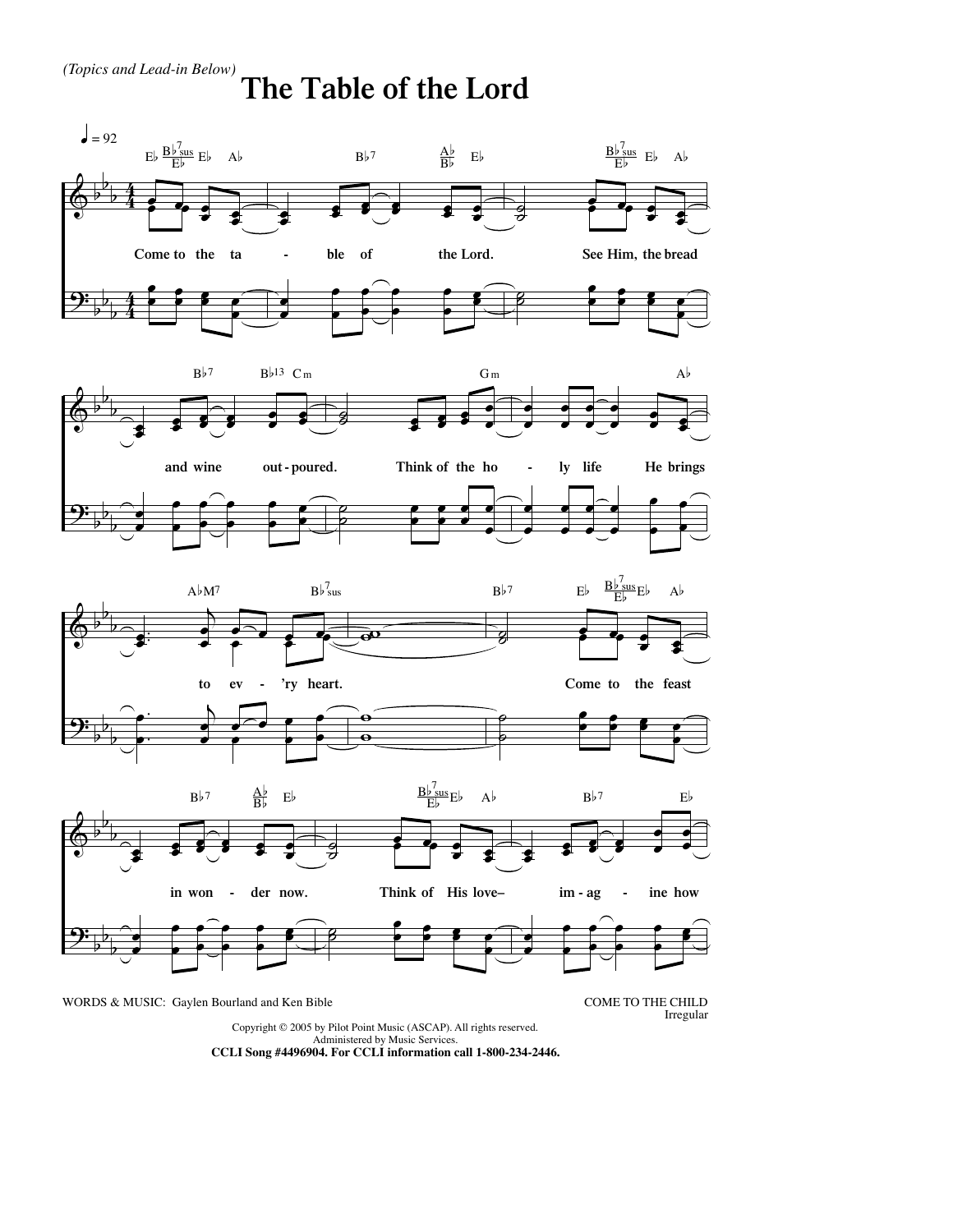





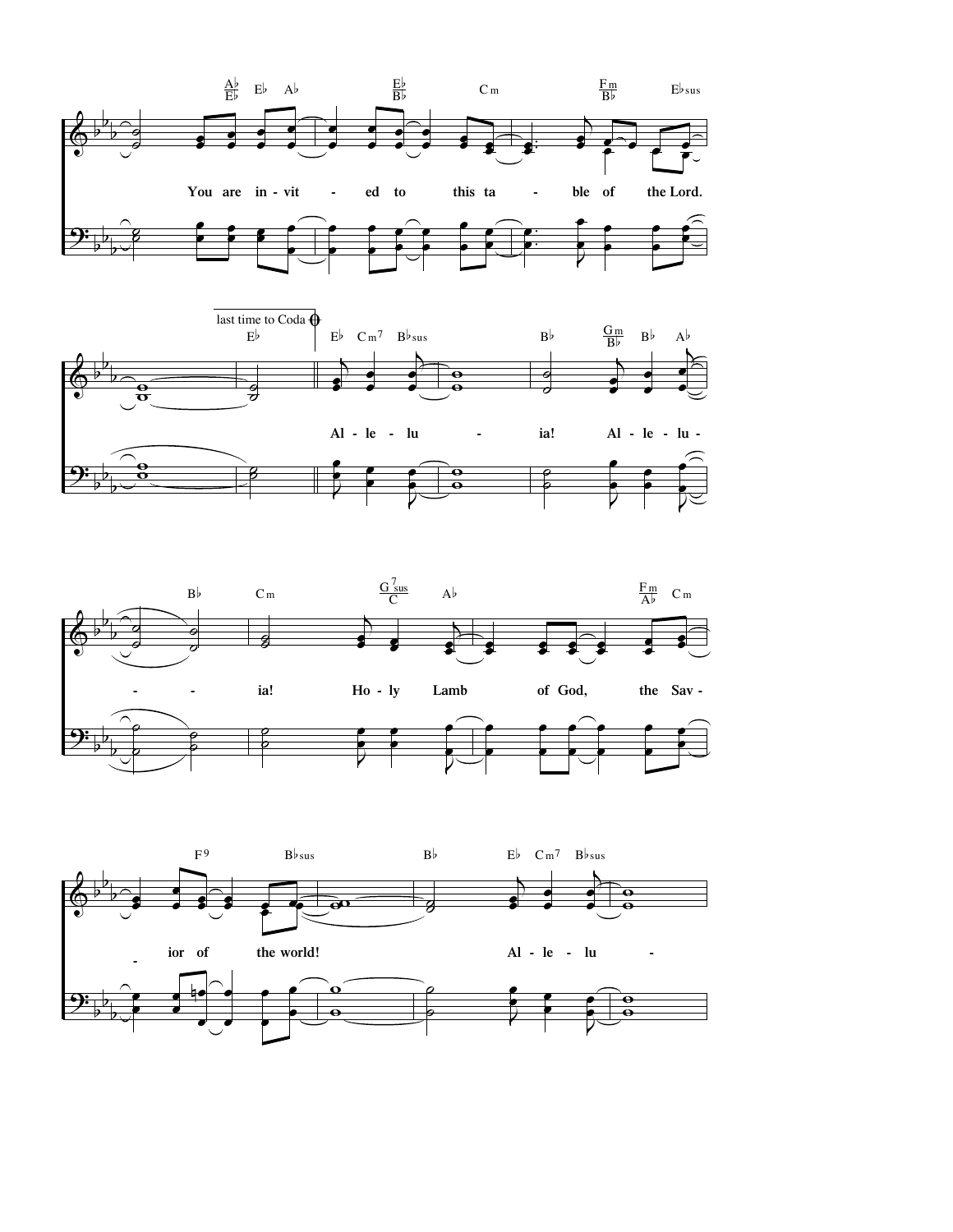





TOPICS: Communion

LEAD-IN: *The Lord Jesus, on the night he was betrayed, took bread, and when he had given thanks, he broke it and said, "This is my body, which is for you; do this in remembrance of me." In the same way, after supper he took the cup, saying, "This cup is the new covenant in my blood; do this, whenever you drink it, in remembrance of me." For whenever you eat this bread and drink this cup, you proclaim the Lord's death until he comes.* (1 Corinthians 11:23-26, NIV)